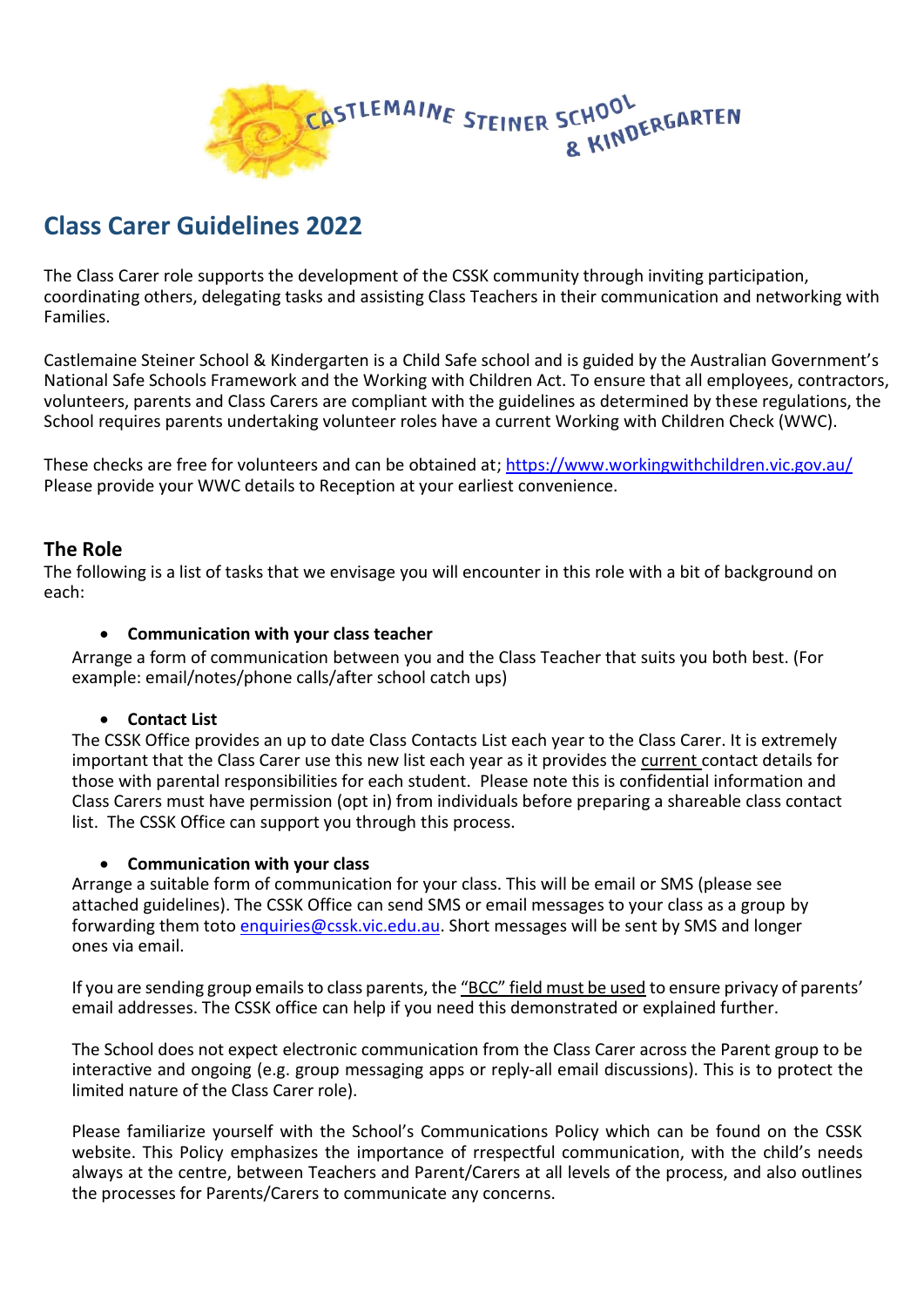#### • **Reminders**

Each Class is different; however, you may find it useful to send reminders to your class parents about dates of meetings, returning forms, and bringing costumes or food items for special events, reminders about contributions to joint gifts etc.

## • **Class Meetings**

Assist the Class Teacher with setting up the room, organizing supper as needed, sending reminders to parents and minute taking if applicable.

## • **Class Social Events**

Liaise between Teachers and Parents for class get-togethers e.g. dinners for parents/teachers, picnics for families. This is more for families to get to know one another better.

## • **Class Support**

The Class Carer has a role in keeping in contact with parents that are in need and organising assistance for families when they are unwell or in another type of crisis. Assisting to orientate and welcome new families is also part of this. A popular offering of support is meal prep (using a free app like [www.mealtrain.com](http://www.mealtrain.com/) ) or transport support roster (using a free app like [www.signup.zone.](http://www.signup.zone/))

## • **Beginning and End of School Year**

If requested, arrange a group of Parents to assist Teachers in preparing the room at the start of the year and cleaning up at the end of the year, prior to classes moving on to the next room.

## • **Festivals, Celebrations**

Generate ideas for community building, celebration and fundraising and communicate with Class Teacher. Encourage parental support for fundraising activities within the School.

# • **Working Bees/Practical Work**

Support the Sites & Grounds Manager and the Class Teachers in encouraging Parent attendance at CSSK working bees. Assist with coordination of work to be done on the designated day.

#### • **Camps**

Class camps are an exciting and important time for the class. Being away from home, food can be one of the most important things. The students cook their own main meals (with the support of Staff) and there are always plenty of snacks. We provide a variety of fresh fruits and for our morning and afternoon teas. To supplement this, we may ask that the Class Carer organise Parents and older students to provide biscuits or slices (a little bit of love from home!) The quantity will be in a Parent Note issued prior to the camp. We ask for biscuits and slices that are mindful of dietary needs of the class, which keep well without refrigeration (hence not cakes, with the exception of fruitcake).

Another role for the Class Carer in relation to camps is communicating to the Parent group outside of the CSSK office hours. In the scenario that a camp returns later than advised, and the CSSK Office is closed, the Class Carer may be requested to message the parent group with the new arrival time. If you have any queries, don't hesitate to contact Lisa Hall, Camps Coordinator [LisaH@cssk.vic.edu.au](mailto:LisaH@cssk.vic.edu.au) 0488 102 191